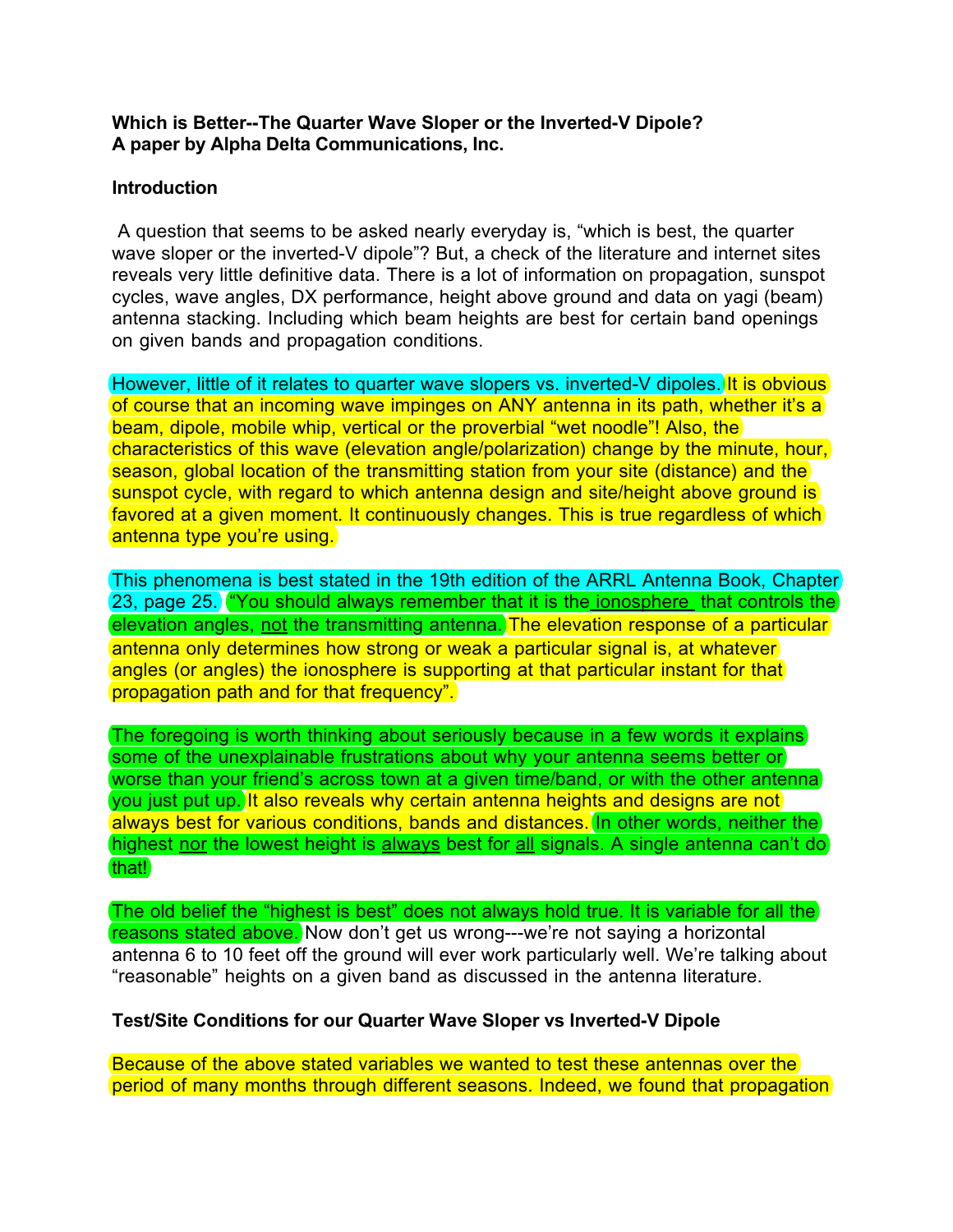conditions change as predicted.

Our Alpha Delta antenna test site is on a small mountain ridge at 5500 feet above sea level in central Arizona. It is fairly free of surrounding objects except for some Ponderosa pines. The distant horizon can be seen for almost 360 degrees. The ground slopes down for several hundred feet and out for several miles in the foreground.

The antennas were mounted at a height of 40 feet, not because this is optimum, but because it represents a typical "home" type installation for many hams. The sloper was an Alpha Delta Model DX-B quarter wave sloper (sloping to the north) and the inverted-V was a model DX-DD dipole (broadside north and south)---typical of a home based station. We used 80 and 40 meters since those are the most difficult bands for the average ham with a modest station to work DX. It does not represent the height of a "big gun" or contest type station because most hams don't have that. Those heights and installations are in a whole different world.

When testing any two antennas, there are several things that must be taken into account for the tests to be meaningful. The antennas must be tuned to the same portion of the band, or one will be down compared to the other. They must be oriented so one is not in the field of the other. At the same time, differences in directivity must be taken into account. Not an easy task! In the real world, there will be some interaction, but it must be held to a minimum. Also, quarter wave (half slopers) slopers have very unique installation requirements that must be followed. Check our Web site for that. (Also Chapter 6, pages 30-31, 19th edition ARRL Antenna Book).

Because we wanted to simulate the typical ham environment, we used "s" meter results and transmitting results from various stations. "S" meters are the most meaningful to many hams because that's what they're used to. Also, we switched antennas using a Model DELTA-4C coaxial switch console. Hams typically don't have lab gear. Sure, "s" meters are relatively inaccurate and results vary with QSB and the subjective comments of others. However, over a long period of time (months, years), comparative results will reveal themselves. Antenna purists will have a fit, but this paper is not directed to them. (We know the tech stuff too).

# **Test Results for the Sloper vs Inverted-V Dipole on 80/40 meters**

Slopers are generally known to be good low angle DX antennas, while the inverted-V dipole is generally known to respond to higher angle, regional type signals. This is particularly true at our fairly low 40 foot test height. In order to select the better antenna for your particular needs, you need to consider asking the following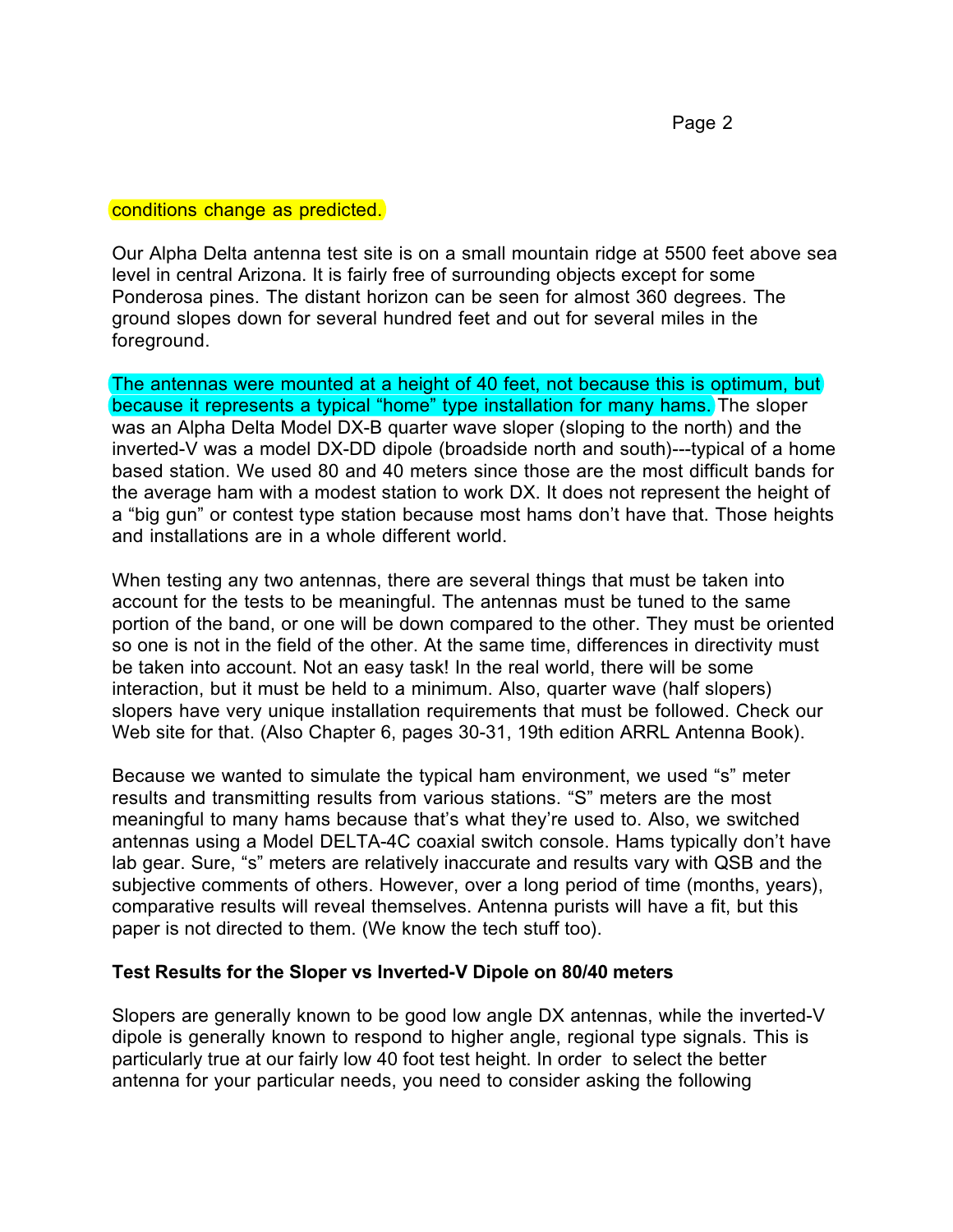three questions. 1. Where you want to talk (distance)? 2. In what direction? 3. At what time of day?

Here is where some unplanned and very interesting results unfolded. From our test) site, the inverted-V beat the sloper ( with a few exceptions) all the way across the U.S. by one to two "s" units. What we didn't expect was it also beat the sloper into the Caribbean area as evidenced by many stations in the CQ WW SSB contest during October, 2001(local evening operation). It shows that the higher incoming wave angles from there and the U.S. were favoring the response of the inverted-V. As stated earlier, these wave angles will change based on time of day and distance. You'll see this when we get into DX results vs time of day.

Just before and during local sun up, many Japan, China and Pacific stations were logged and worked. Here was another surprising result---the sloper this time was exactly the same as the inverted-V. It turns out the incoming signals were multi-hop higher angle signals apparently favoring both antennas equally. During the same period, Caribbean stations were better on the V as before. We could tell it was multihop because we could hear and work closer-in Pacific stations who were working the same Asian stations. As further evidence, a Hawaiian station confirmed both our antennas were the same strength at that time.

At sundown and into the evening, things changed dramatically in favor of the sloper. Low angle incoming signals from Europe, Africa and Asian Russia were favoring the characteristics of the sloper---by a wide enough margin to sometimes make the difference of hearing them or not, and the ability to work them. It was fascinating to watch stations from Europe through north Africa kick the "s" meter up a full "s" unit in favor of the sloper. This was a big difference in weak signal, noisy conditions, and was consistent with stations in Belgium, Russia, north Africa, Spain. Portugal, Poland, Finland, France and particularly EA9LZ in Spanish Sahara. He was worked with ease with the sloper showing a consistent 5 dB improvement over the V. The foregoing results were similar on both 40 and 80 meters during the same times of day.

As pointed out in Chapter 6 of the ARRL Antenna Book referenced above, slopers are known to have some directivity in the direction of the down slope with a broad pattern. We observed this with stations in Australia who reported better performance with the V. Australia is pretty much "off the back" of the sloper. When DX stations were within the pattern of the sloper, the sloper was always the same or better than the V as pointed out above.

We have used the DX contest because it's a convenient example. However, the important thing to know is these results track accurately with our long term comparisons and experiments.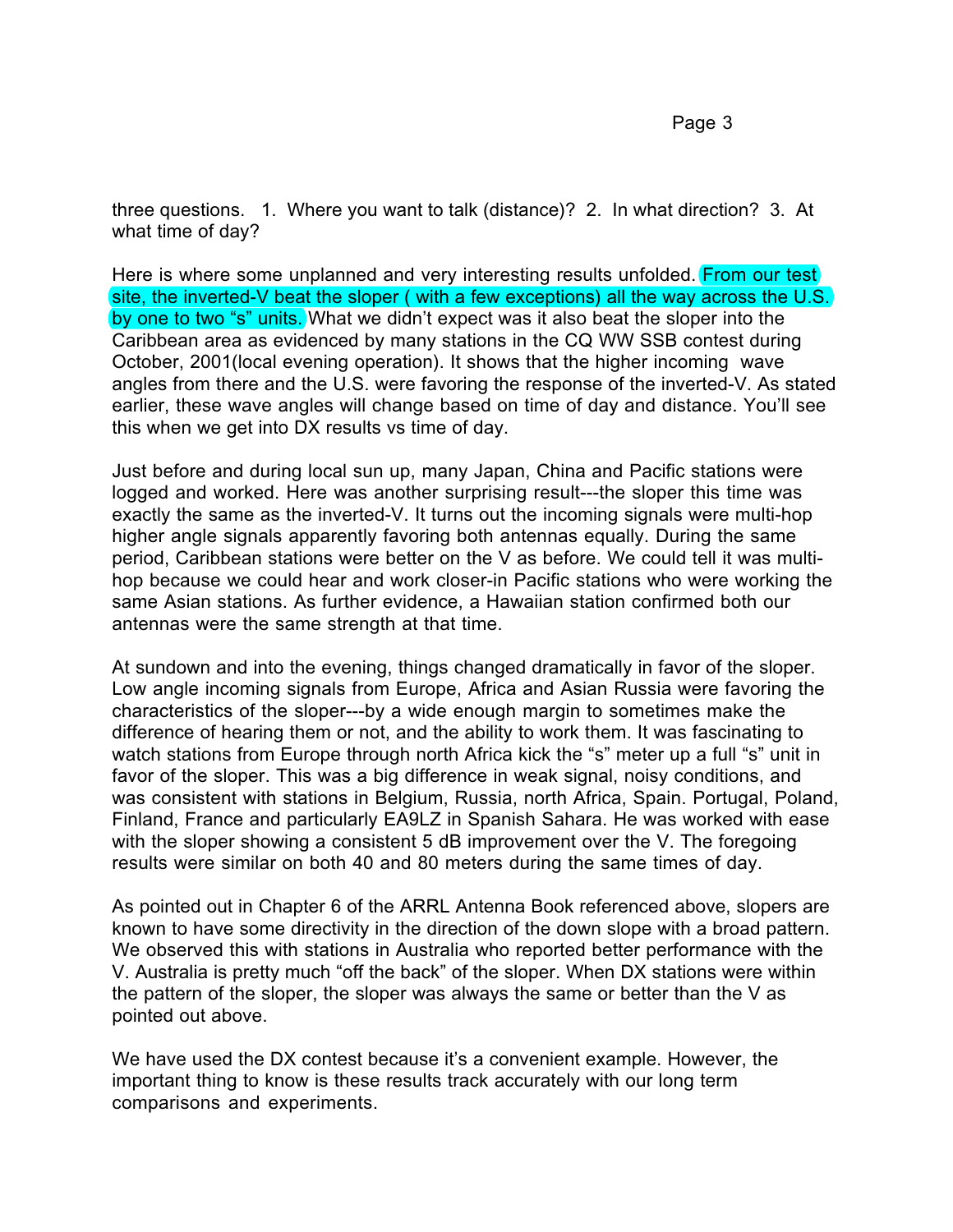As a result of our research, the next thing to decide is whether you have the room to put up and use both antenna types. If you have a tower with a beam on it and some room in the back yard, it shouldn't be too difficult to do. An inverted-V only requires a single support, as does the sloper. This will add a great deal of versatility to your station.

# **Conclusions and Bibliography**

Even with the exceptions that do occur in antenna testing due to the  $\alpha$  capricious nature of the ionosphere, there are long term "feelings" derived from testing these antennas. These feelings are found to be fairly consistent over time. Remembering that the antennas at our test site were only 40 feet high we came to these conclusions:

**A.** Quarter wave slopers are excellent DX antennas when dealing with long haul, low angle signals (typically beyond 3000 miles), and can often make the difference in working a weak DX station. Keep in mind that a sloper is small, being only half the length of a half wave dipole and is easy to install. However, their unique installation requirements must be adhered to with references as stated in this paper. Even with certain higher wave angles, they will "keep up" with the V.

**B.** The inverted-V half wave dipole is an excellent all around antenna, doing its best work at higher installation heights (40 to 60 feet, or higher). Its response to high incoming wave angles is such that its performance for "stateside" type distances (out to approximately 2500 miles) is excellent. Its directivity at 40 feet didn't seem quite as noticeable as stations "off the back" of the sloper.

**C.** Keep in mind that the conditions of the ionosphere can change instantaneously favoring a different antenna design at a given moment. It has been said many times, there is no one best antenna, no one best antenna height for all conditions during all seasons and all periods of the sunspot cycle. This is what makes antenna experimentation so much fun, and brings so much enjoyment to the hobby.

# **Bibliography**

Many stations, stateside and DX, were logged and worked over the months during this testing. The results corresponded with the predictions and explanations made in the ARRL Antenna Book, 19th edition. Particular reference is made to Chapter 3, page 14, Chapter 6, pages 30-31 and Chapter 23, pages 13 through 38, particularly pages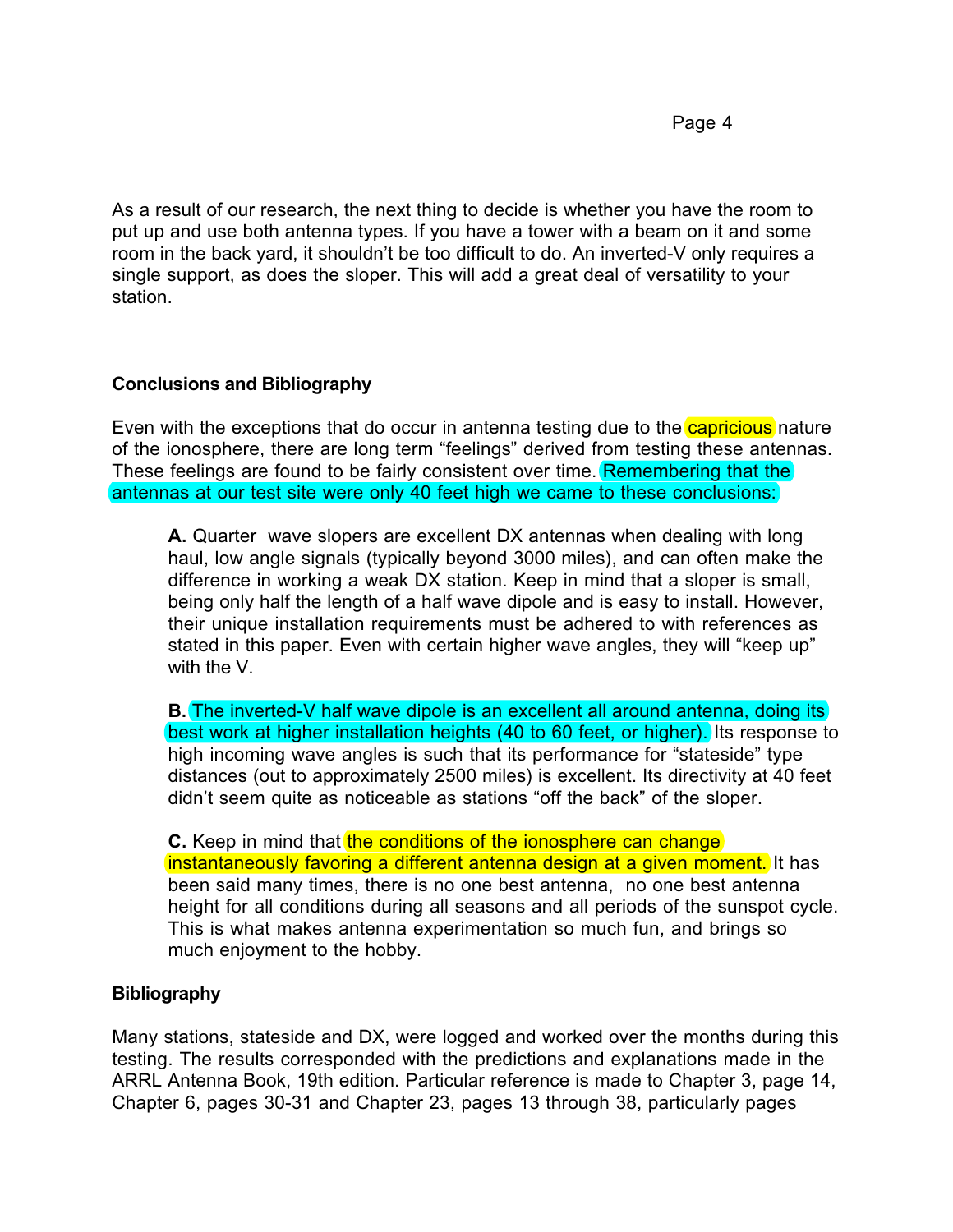23-25. The entire section on propagation is a very worthwhile read for a better understanding of this subject.

Many stations were logged and/or worked during this series of tests. To give you an idea of the regions and some (but not all) of the stations we used for comparison, we thought you would find the following to be of interest.

### Central America/Caribbean Area

PJ2/N8V W; AA4V/KP2; CM8WAL; TI4CF; VP2EMS; VP5/WR4K; VP5/K4ISV; 9Y4TBG

### European Area

OT1C; RU1A; EA1COZ; CQ7A; SP2FAX; OH2U; RW2F; TM5C

### Asian/Pacific Area

 T88XE; BA4RF; B4R; JA3AZD; JH5FXP; JA6ZPR; JE4VVM; JH7MQD; JH1RFM; JA3YBK; JR1AIB; JA3YBK; JJ3YBB; JF6OJX; UA0FDX

### African Area

CQ9K; IG9A; CT9L; EA9LZ

The above stations were worked and noted for the test purposes. Both 80 and 40 meters were used and the results were similar for both bands in terms of sloper vs inverted-V responses.

Many other stations in Japan, Europe, Australia, Pacific and Indonesia were used for comparative purposes over the months. During the summer months, most Japanese stations favored the sloper by several "s" units. However, with the coming of fall, the two antennas were rated the same, or nearly the same, by Japanese stations.

Again, this shows the changeable nature of the ionosphere and wave angles and the fact that no one antenna at a given height will always produce the best results. Indeed, propagation presents one of the great and fun mysteries of the hobby. Put on your detective hat and go after it!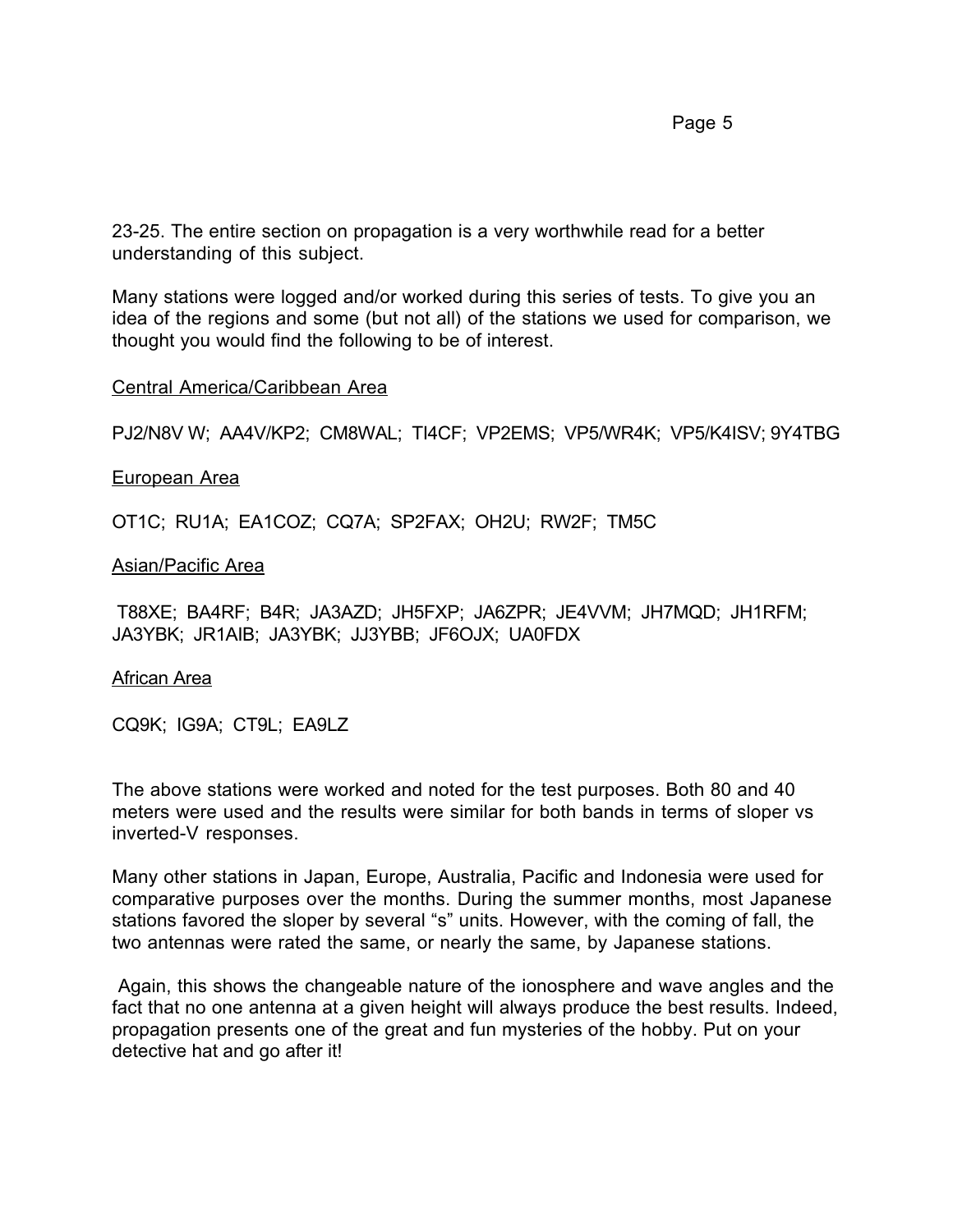Page 6

### **1/4 Slopers---Here's How To Install It RIGHT!**

#### **GENERAL PRODUCT USE**

Alpha Delta designs and produces a line of high performance 1/4 wave slopers for limited space installations. For extra reliability, these antennas do not use traps of the traditional type with coils and capacitors but ISO-RES inductors that serve a trapping function. There is no separate capacitor therefore to break down under high RF voltages. All models use stainless steel hardware to accommodate extreme weather conditions. When our antennas are properly installed, tuners are usually not required.

### **APPLICATION: 1/4 WAVE SLOPERS**

Alpha Delta slopers are designed for users who desire effective low band DX performance, but who have limited space installation capabilities. These slopers can be easily attached to existing towers and masts without the need for additional supports. However, please note the unique installation requirements explained in the following sections. While 1/4 wave slopers are only about half the size of regular 1/2 wave dipole, their installation requirements are very different than a dipole for proper SWR and operational performance. The 1/2 wave dipole when mounted in the clear is essentially a self resonant antenna and relatively easy to tune. However, a 1/4 wave sloper relies on three important additional factors for proper "no tuner" operation and lowest SWR.

1. A 1/4 wave sloper is essentially an "up side down" vertical where the traditional radials are up in the air over the high feed point with the radiating element sloping downward. In actual practice, these "radials" are actually the elements of a HF beam antenna and this beam is referred to as the "capacity hat" for the sloper. In addition, the sloper feedpoint must be at least 4 to 5 feet below the beam for proper decoupling. The tower or support must be clear of unbroken guy wires, other wire antennas or near by metal objects such as gutters, rooftops, or metal fascia.

If a 1/4 wave sloper is put on a tower without the "capacity hat" on top, tuning will usually be difficult and will exhibit high SWR. In this case, a sloper can perform well but a wide range antenna tuner will be required.

2. Since a 1/4 wave sloper is essentially one half the size of a regular 1/2 wave dipole, the "missing part" of the sloper is made up by the ground return path through the tower or metal mast. If a nonmetallic support or a crank-up tower is used, it will be necessary to provide a " down lead" wire from the sloper bracket to the ground. This "down lead" wire should be 12 gauge or better and attached to a ground rod. Also, to decouple RF currents from the coax you should wind six or eight turns of the coax at a diameter of approximately 6 inches at the feedpoint. A common practice is to secure these turns with electrical tape.

3. Sometimes when a sloper is installed in what seems like an ideal situation, the user still finds a relatively high SWR. Our Customers have reported that to correct this situation it has been necessary to install additional ground rods or radials at the base of the tower due to poor RF ground condition. After doing this, they report normal SWR bandwidth results.

#### **PRODUCT DESCRIPTION: 1/4 WAVE SLOPERS**

Alpha Delta provides two 1/4 wave slopers---the model DX-A twin sloper and the model DX-B single wire sloper. Both models are designed to meet varying installation space requirements.

#### **Model DX-A Twin Sloper**

This model is designed to provide broad band characteristics by having two separate slopers driven from a common feedpoint. One sloper wire is about 67 feet long and resonates on 75/80 meters.